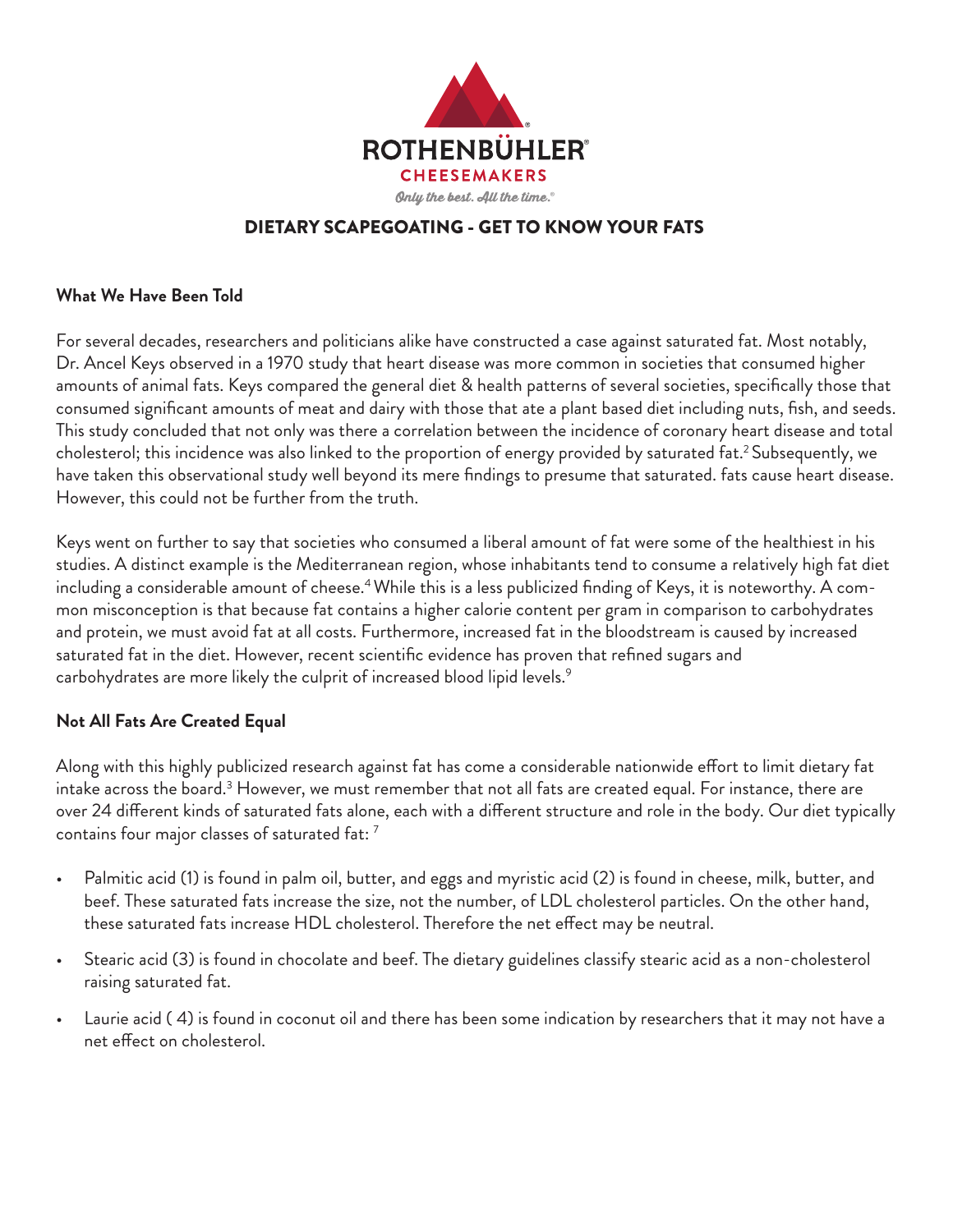In addition, trans fats and cholesterol have received equally harsh publicity along with an effort to eradicate them from the food stream. However, conjugated linoleic acid (CLA), a trans fat naturally found in grass-fed dairy products, has been found to have heart protective effects, anti-cancer effects, and shows promising findings in preliminary studies of weight management.

We must also remember that saturated fats and cholesterol are physiologically essential, in the proper amount. Saturated fats are responsible for cell membrane integrity and stiffness. They also play a critical role in skeletal health, as saturated fat is required for the incorporation of calcium into bone.<sup>12</sup> Also, saturated fats are needed for omega-3 fatty acid retention and provide antimicrobial properties.<sup>6</sup> Cholesterol also provides structural integrity to cells, is a precursor to many hormones and vitamins, such as vitamin D, and plays an important role in gut health.<sup>4</sup> Another benefit of consuming fat is that it aids in satiety, meaning that it helps us feel fuller longer. Therefore, it is irresponsible to recommend a reduction in total fat and saturated fat across the board.

# **Dietary Perspective -Changes in Diet**

The American Heart Association has recommended a Low Fat diet for children. Breast milk has been touted as the ultimate food for development, containing some 50% of calories from fat, most of which is saturated fat.<sup>1</sup> Much research has been done to emulate human breast milk in a formula, which is an impossible feat. This conflicting action has confused consumers and directly affected their health. Masai and Kindred tribes of Africa subsist largely on milk, blood, and beef. They are virtually free of heart disease and have excellent cholesterol ievels.<sup>8</sup> Similarly, Mediterranean societies consume highly saturated fat diets from lamb, sausage, and cheese contributing to more than 70% of their caloric intake resulting in very low rates of heart disease.<sup>13</sup> Most notably, the Swiss have one of the longest life expectancies on one of the highest fat diets in the world.<sup>10</sup>

## **Modern Fat Transition**

After Keys' findings became highly publicized, shifts in dietary fat consumption occurred. The fat-free craze of the 80's led food manufacturers to respond by replacing fat with extra sugar and carbohydrates to make food palatable. As a consequence, the number of calories is the same or higher, and refined carbohydrates dominate many prcessed foods. This causes us to eat more, feel less full, and possibly consume more calories overall.

In an effort to further reduce saturated fat, manufacturers started using more unsaturated fats in their formulations-mainly by substituting vegetable fats. Vegetable fat is often subjected to harsh processing techniques using toxic chemicals, which can decrease the quality of the fat and increase the presence of free radicals. Moreover, most of these fats become hydrogenated through industrial processes. These hydrogenated oils do more harm than good, blocking absorption of essential fatty acids, causing increased blood cholesterol, a decrease in immune response, and atherosclerosis among other problems.4 There has been a 400% increase in dietary vegetable oil consumption of over the past 100 years. <sup>5</sup> We have replaced butter with margarine, even though moderate consumption of butter halves the risk of developing heart disease (Medical Research Council. 1991). Similarly, consumption of processed foods and sugar has increased some 60%.<sup>5</sup> In the past 30 years, the proportion of energy from fat in the US has been reduced from 40% to 30%, and per capita butter consumption has dropped from 17.9 lbs. to 5.5 lbs. (1909- 2012).<sup>11</sup> However, today 40% of all US deaths result from heart disease.<sup>5</sup>

In conclusion, the decrease in dietary saturated fat in the US has not caused a decrease in deaths from heart disease. We have wrongly pegged saturated fat as the cause of obesity and heart disease using only association and assumption based claims. However, scientific evidence has failed to prove these theories and new evidence is showing that other dietary components are likely more to blame. Saturated fat is purely a scapegoat.